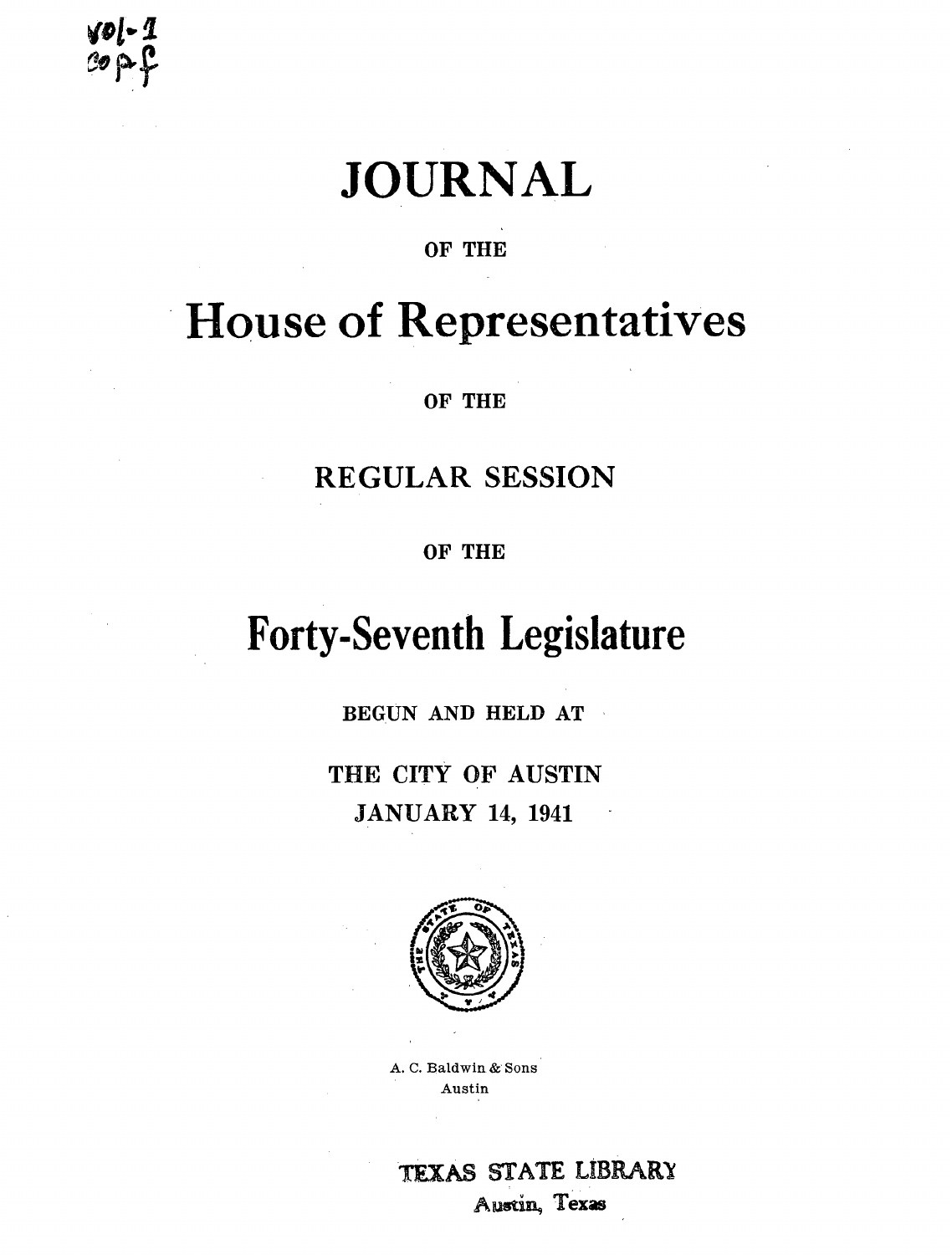from Thursday, January 23, to Mon-<br>day, January 27.<br>Whenever any part of the National

Miss Margaret McDuffie appeared retary of War of the United States at the bar of the House, and being  $\begin{bmatrix} \text{max} \\ \text{max} \end{bmatrix}$  for War of the United States. duly announced presented the fol- training, such military forces as the lowing message from the Governor, career as the contract of  $\alpha$ lowing message from the Governor, Governor may deem necessary to de-<br>which was read to the House, as  $\int_{\epsilon_0}^{\epsilon_0} G(t) dt$  for  $\int_{\epsilon_0}^{\epsilon_0} G(t) dt$  for each that which was read to the House, as  $\left| \begin{array}{c} \text{fend this State. Such forces shall be} \end{array} \right|$ 

which should be enacted in this Ses- or otherwise as provided by law.<br>sion of the Legislature, in connec- Such forces shall be additional to sion of the Legislature, in connec- Such forces shall be additional to tion with our Texas Defense Guard. and distinct from the National

stituted National Guard of the State Texas Defense Guard.<br>
of Texas is now in Federal Service Sec. 2. Organization: Rules and of Texas is now in Federal Service Sec. 2. Organization: Rules and by Presidential Order, and the State Regulations. The Governor is hereby Presidential-Order, and the State is without adequate troops that may be used for the prevention of civil and regulations not inconsistent disturbances, riots, sabotage, and with the provisions of this Act govdisturbances, riots, sabotage, and with the provisions of this Act gov-<br>other forms of disturbances, and the erning the enlistment, organizaother forms of disturbances, and the erning the enlistment, organiza-<br>further fact that without this Act tion, administration, uniforms, equipfurther fact that without this .Act the State of Texas is unable to secure the State of Texas is unable to secure ment, maintenance, training and arms and to purchase equipment and discipline of such forces: provided. other items of Government proper-<br>ty, creates an emergency and an imperative public necessity which able, shall conform to existing law<br>would seem to demand that the Con-<br>governing and pertaining to the would seem to demand that the Con- governing and pertaining to the stitutional rule requiring bills to be National Guard and the rules and read on three several days in each House be suspended.

#### TEXT OF BILL SUBMITTED BY GOVERNOR

Following is text of the bill as submitted by the Governor in the above message:

A BILL

#### To Be Entitled

- An Act to create a Texas Defense Guard in the State of Texas during such time as any part of the National Guard is in active Federal Service, and to provide for the organization, maintenance, training and discipline thereof, and declaring an emergency,
- Be It Enacted by the Legislature of the State of Texas:

Whenever any part of the National Guard of this State is in active Fed-The resolution was read second Guard of this State is in active Fed-<br>time and was adopted.<br>MESSAGE FROM THE GOVERNOR within this State during such period. within this State during such period, under such regulations as the Secmay prescribe for discipline and composed of officers commissioned Austin, Texas, January 21, 1941. or assigned, and such able-bodied<br>as Mambaus of the Fautre spenth male citizens of the State as shall To the Members of the Forty-seventh  $\vert$  male ditizens of the State as shall<br>volunteer for service therein, sup-Legislature:<br>I hereby submit to you a bill the reserve militia enrolled by draft I hereby submit to you a bill the reserve militia enrolled by draft which should be enacted in this Ses- or otherwise as provided by law. In with our Texas Defense Guard. and distinct from the National The fact that the regularly con- Guard and shall be known as the Guard and shall be known as the Texas Defense Guard.

> by authorized to prescribe rules<br>and regulations not inconsistent discipline of such forces; provided, such rules and regulations, insofar as he deems practicable and desir-National Guard and the rules and<br>regulations promulgated the reunder.

Sec. 3. Pay and Allowances. Respectfully submitted, Service in the Texas Defense Guard W. LEE O'DANIEL, shall be without pay except when  $\alpha$  called to active State service by ap-Governor of Texas. called to active State service by ap-<br>propriate authorities; such pay and allowances to be computed as for similar grade and service in the National Guard on such duty except that allowances will not include pay for any length of service known as longevity pay, nor rental and subsistence allowances for officers.

> Sec. 4. Requisitions; Armories; Other Buildings. For the use of such forces, the Governor is hereby authorized to requisition from the Secretary of War such arms and equipment as may be in possession of and can be spared by the War Department; and to make available to such forces the facilities of State armories and their equipment and such other State premises and property as may be available. Author-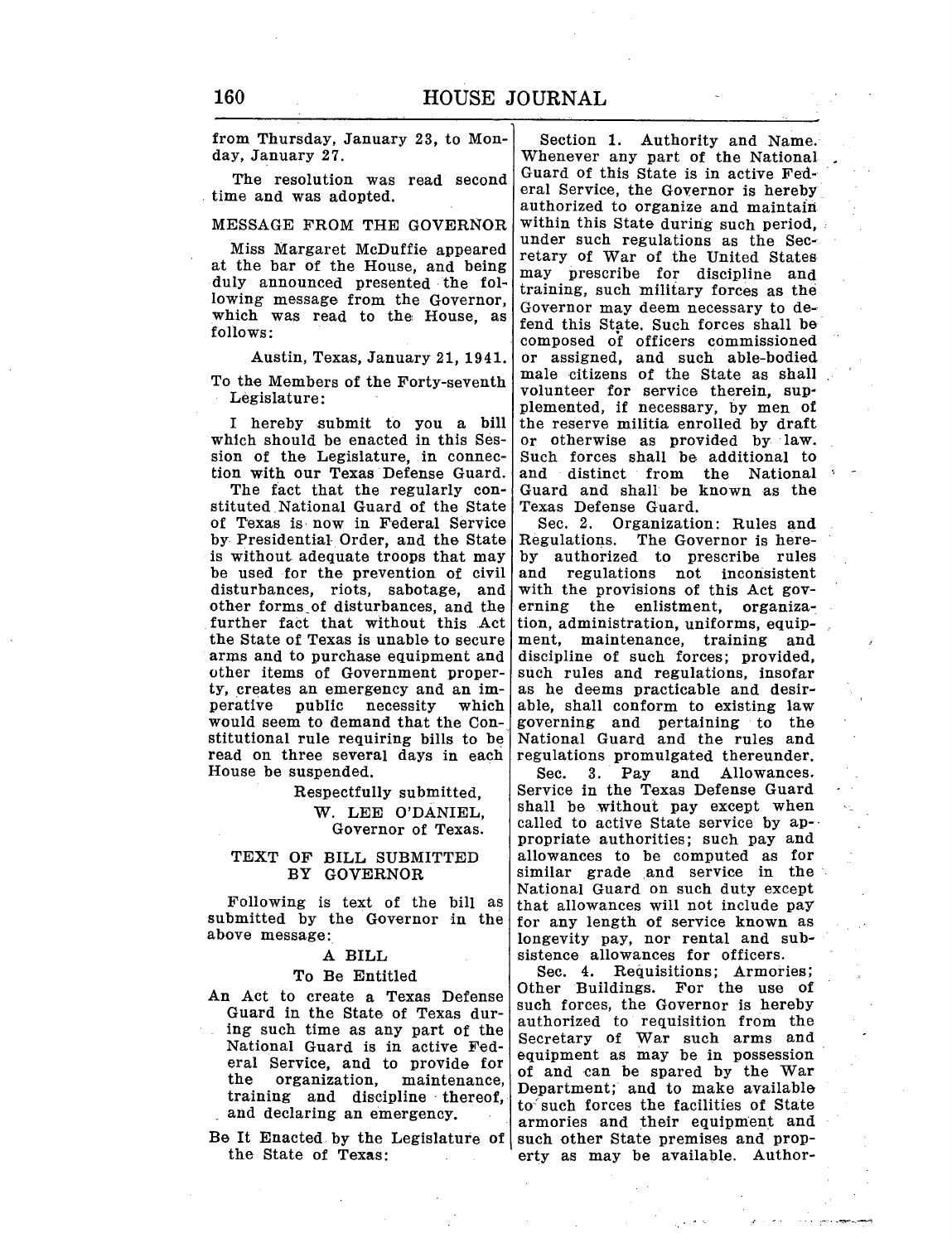ization is hereby provided for school authorities to permit the use of school buildings by the Texas Defense Guard; provided further that County Commissioners' Courts, city authorities, communities, civic and patriotic organizations are empowered and authorized by this Act to provide funds, armories, equipment, material, transportation, or other appropriate services or facilities, to the Texas Defense Guard.

Sec. 5. Use Without This State. Such forces shall not be required to serve outside the boundaries of this State except:

(a) Upon the request of the Governor of another State, the Governor of this State may, in his discretion, order any portion or all of such forces to assist the military or police forces of such other State, who are actually engaged in defending such other State. Such forces· may be recalled by the Governor at his discretion.<br>(b) Any of

Any organization, unit or detachment of such forces, upon order of the officer in immediate command thereof, may continue in fresh pursuit of insurrectionists, saboteurs, enemies or enemy forces beyond the borders of this State into another State until they are apprehended or captured by such organization, unit or detachment or until the military or police forces of the other State or the forces of the United States. have had a reasonable opportunity to take up the pursuit or to apprehend or capture such persons; provided, such other State shall have. given authority by law for such pursuit by such forces of this State. Any such person who shall be apprehended or captured in any other State by an organization, unit or detachment of the forces of this State shall without unnecessary delay be surrendered to the military or police forces of the State in which he is taken or to the United States, but such surrender shall not constitute a waiver by this State of its right to extradite or prosecute such person for any crime committed in this State.

Other States. Any military forces until all troops of the Texas Naor organization, unit or detachment thereof, of another State who are in lieved from active Federal Service,

saboteurs, enemies or enemy forces may continue such pursuit into this State until the military or police forces of this State or the forces of the United States have had a reasonable opportunity to take up the pursuit or to apprehend or capture such persons and are hereby authorized to arrest or capture such persons within this State while in fresh pursuit. Any such person who shall be captured or arrested by the military forces of such other State while in this State shall without unnecessary delay be surrendered to the military or police forces of this State to be dealt with according to law. This section shall not be construed so as to make unlawful anY arrest in this State which would otherwise be lawful.

Sec. 7. Federal Service. Nothing in this Act shall be construed as authorizing such forces, or any part thereof to be called, ordered or in any manner drafted, as such into the military service of the United States, but no person shall by reason of his enlistment or commission in any such forces be exempted from military service under any law of the. United States.

Sec. 8. Civil Groups. No civil organization, society, club, post, order, fraternity, association, brotherhood, body, union, league or other combination of persons or civil group shall be enlisted in such forces as an organization or unit.

Sec. 9. Disqualifications. No person shall be commissioned or enlisted in such forces who is not a citizen of the United States or who has been expelled or dishonorably discharged from any military or naval organization of this State, or of another State, or of the United States.

Sec. 10. Oath of Officers. The oath to be taken by officers commissioned in the Texas Defense Guard shall be substantially in the form prescribed for officers of the National Guard, substituting the words "Texas Defense Guard" where necessary.

Sec. 6. Permission to Forces of shall be enlisted for three years, or fresh pursuit of insurrectionists, whichever period is less. The oath Sec. 11. Enlisted Men. Persons tional Guard shall have been re-

 $6 - J$ our.